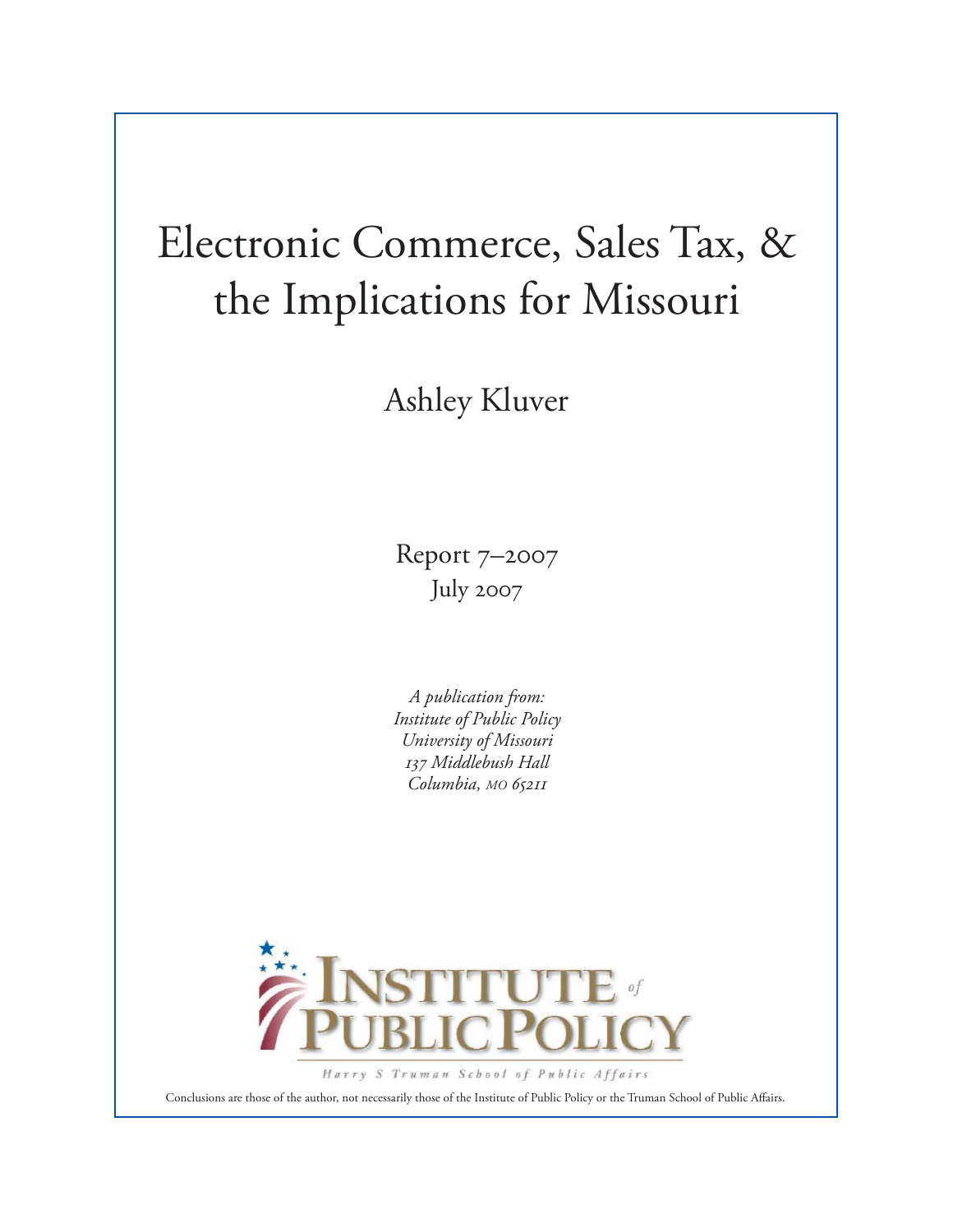## Electronic Commerce, Sales Tax, & the Implications for Missouri

### Ashley Kluver

The internet is an ever-growing source of information, services, products, communication, and income for millions of people around the world. With these growing capabilities comes the issue of how to tax goods and services bought via the internet. According to the Internet Tax Freedom Act of 1998, electronic commerce (e-commerce) is defined<br>as "any transaction conducted over the internet or through internet access, comprising the sale, lease, license, offer, or *delivery of property, goods, services, or information"* (Advisory Commission, 2000). E-commerce is important to state and local governments due to the large volume of sales conducted via the internet and the potential inability to tax and collect sales tax revenue from these transactions.

#### **census bureau estimates of e-commerce**

Beginning in 1999, the United States Census Bureau calculates statistics on electronic commerce sales for each quarter and yearly totals. These data are collected from four surveys conducted annually by the u.s. Census Bureau: the Annual Survey of Manufactures, the Annual Trade Survey, the Service Annual Survey, and the Annual Retail Trade Survey. Total e-commerce sales for 2006 were estimated at \$108.7 billion, an increase of 23.5 percent from 2005. Total retail sales in 2006, including traditional and online, increased 5.8 percent from 2005. E-commerce sales in 2006 accounted for 2.8 percent of total retail sales, whereas ecommerce sales in 2005 accounted for 2.4 percent of total retail sales (u.s. Census Bureau).

TABLE I shows the breakdown of total retail sales and electronic commerce sales for each quarter in 2006 and the last quarter of 2005, with the percent changes from the same quarter in the previous year. As can be seen from the table, e-commerce sales as a percent of total retail sales increased incrementally throughout 2006, with an increase of  $2I-25$ percent from the same quarter a year ago. This information reflects the increased use of the internet for retail sales.

Figure 1 shows the trends in electronic commerce sales as a percent of total retail sales for each quarter from the fourth quarter 1999 through the fourth quarter 2006. Adjusted sales indicate that the retail sales reflect seasonal variation and holiday and trading-day differences, but not price changes. As can be seen from the graph, e-commerce sales have gradually increased during the previous six years. Ecommerce sales have increased from 0.6 percent in 1999 to 3 percent of total retail sales in 2006.

#### **estimates of revenue losses**

There is very little information collected by any organization on exactly how much e-commerce sales tax should be collected for any state in a given year. Despite the limited data, Bruce and Fox (2004) calculated 2003 and 2008 projected state and local losses due to e-commerce, using data for each of the fifty states. TABLE 2 shows the estimated<br>losses to Missouri and surrounding states due to electronic losses to Missouri and surrounding states due to electronic<br>commerce. The low-growth scenario assumes that business-

| Retail sales (in millions) |            | e-Commerce as a<br>percent of total sales | Percent change from same<br>quarter a year ago |            |
|----------------------------|------------|-------------------------------------------|------------------------------------------------|------------|
| Total retail               | e-Commerce |                                           | Total retail                                   | e-Commerce |
| \$946,903                  | \$23,506   | $2.5\%$                                   | $6.2\%$                                        | 22.8%      |
| 976,652                    | 25,190     | 2.6                                       | 8.2                                            | 25.2       |
| 984,548                    | 26,304     | 2.7                                       | 6.5                                            | 22.8       |
| 992,603                    | 27,544     | 2.8                                       | 5.3                                            | 2I.I       |
| 990,835                    | 29,286     | 3.0                                       | 4.6                                            | 24.6       |
|                            |            |                                           |                                                |            |

table 1. *Estimated Quarterly U.S. Retail Sales: Total & e-Commerce*

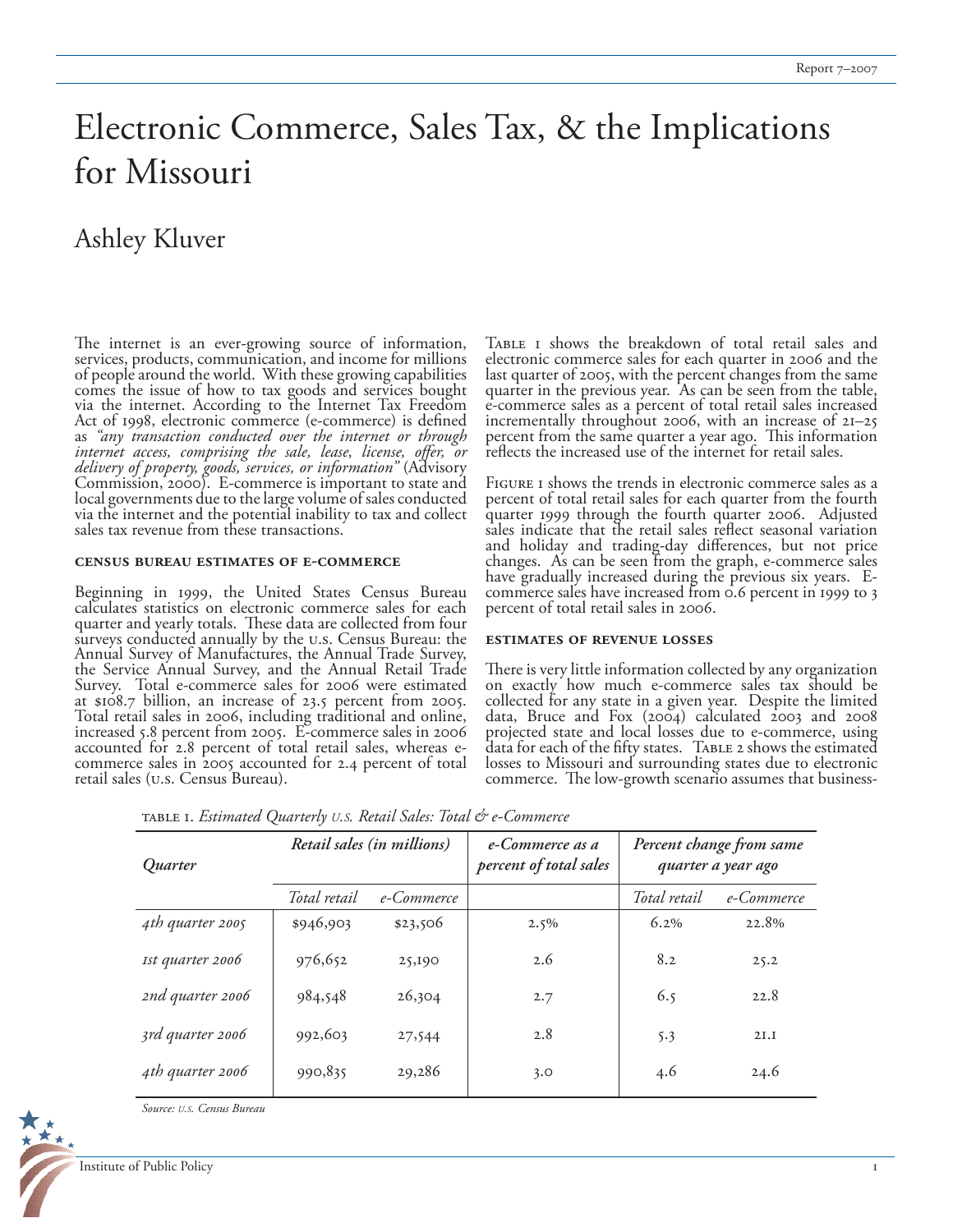*Source: Bruce & Fox*



to-business sales rise at the same rate as the nominal gross domestic product each year. The high-growth scenario assumes that business-to-business transactions account for 92 percent of all electronic commerce activity. Estimates of business-to-consumer sales are the same in both scenarios. As can be seen from the table, Missouri is estimated to lose between \$259 and \$405 million in sales tax revenue.

This estimate is important to state and local governments. State and local governments are increasingly facing<br>budget constraints. These estimates indicate the potential budget constraints. These estimates indicate the potential magnitude of the loss and result in less revenue for the goods and services funded by sales tax revenue. These findings have implications for the quality of services provided by have implications for the quality of services provided by states and local governments.

The inability to collect sales taxes on e-commerce unfairly

penalizes traditional businesses. If traditional storefront businesses are required to collect the sales tax, but online businesses are not required to collect the tax, consumers may increasingly turn to electronic commerce to purchase their products. This puts traditional businesses at a disadvantage with potential for lost revenue (Tokin, 2003). Also, the sales tax may become more regressive, as those without internet access, who are usually of lower socio-economic status, are paying for more of the total sales tax revenue than those who purchase their goods via the internet.

#### **missouri sales and use tax laws**

In Missouri, a sales tax on the price of an item is imposed for storing, using or consuming within this state any tangible personal property: *"Every vendor making a sale of tangible personal property for the purpose of storage, use or consumption* 

| <b>State</b>    | Low-growth scenario |           | High-growth scenario |           | Revenue losses as a percent<br>of 2003 total tax collections |           |
|-----------------|---------------------|-----------|----------------------|-----------|--------------------------------------------------------------|-----------|
|                 | State               | Local     | <i>State</i>         | Local     | <i>State</i>                                                 | Local     |
| <i>Iowa</i>     | \$155.5             | \$14.8    | \$243.2              | \$23.2    | $3.1\%$                                                      | 4.8%      |
| Illinois        | 621.7               | 79.8      | 972.2                | 124.8     | 2.8                                                          | 4.4       |
| Kansas          | 173.8               | 41.6      | 27I.7                | 65.1      | 3.5                                                          | 5.4       |
| Missouri        | 259.4               | II8.8     | 405.7                | 185.8     | 3.0                                                          | 4.7       |
| <i>Oklahoma</i> | 138.6               | 84.8      | 216.7                | 132.6     | 2.3                                                          | 3.7       |
| U.S. TOTAL      | \$17,800            | \$3,753.3 | \$27,836.7           | \$5,841.4 | <b>NA</b>                                                    | <b>NA</b> |

table 2. *Estimated total revenue losses from e-commerce 2008\** 

*\*in millions of dollars*

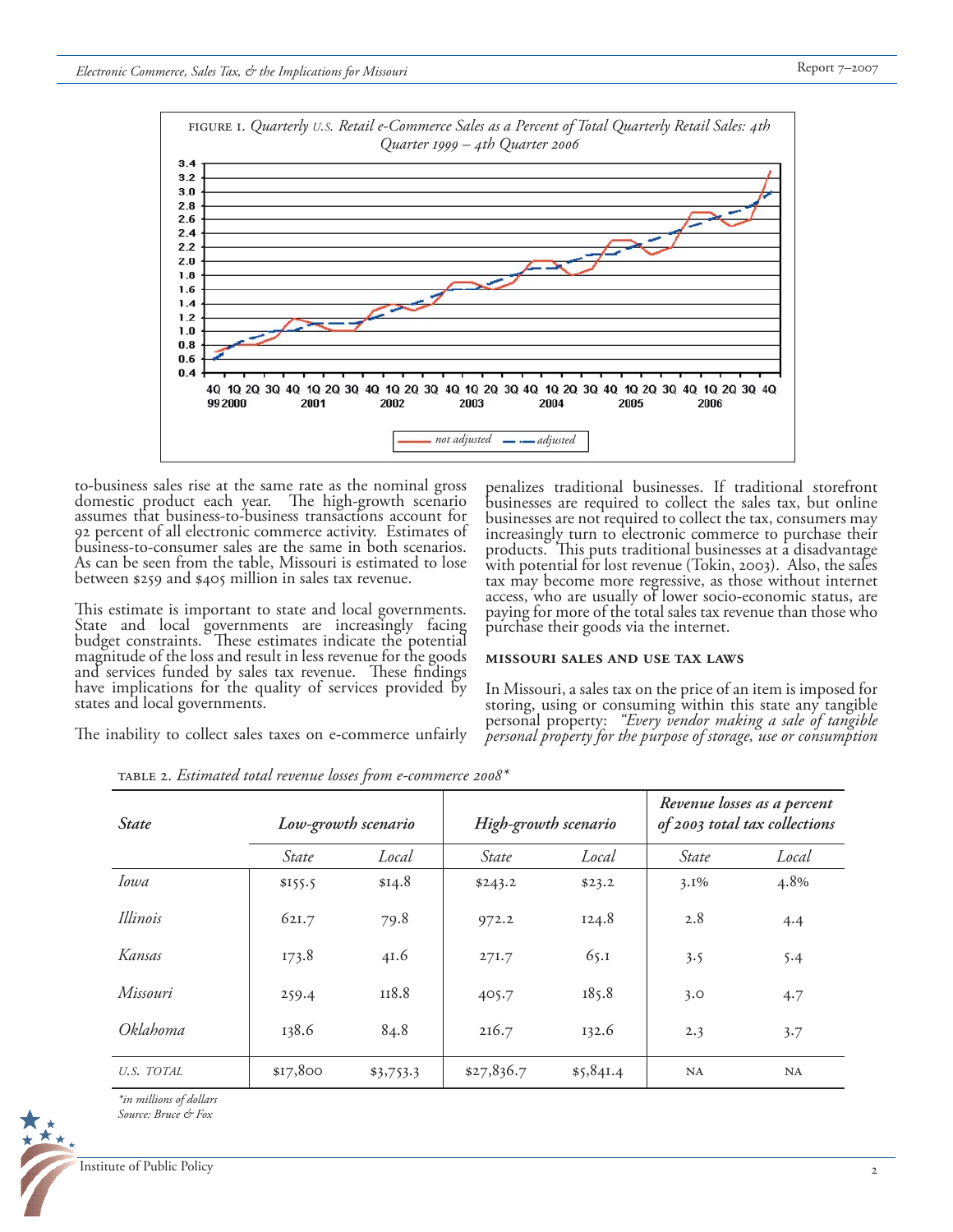*in this state shall collect from the purchaser an amount equal to the percentage on the sale price imposed by the sales tax law in section and give the purchaser a receipt"* (Missouri Revised Statutes). Sales tax is required on all sales made from a physical location within the state of Missouri.

For the purposes of Missouri sales tax laws, an entity must maintain a place of business in the state in order to be forced to collect and remit Missouri sales tax revenue. This is defined in Missouri Statutes as occupying an office, place of distribution, sales room, warehouse, or other place of business within the boundaries of Missouri. Therefore, an online retailer is required to collect Missouri sales tax revenue if it maintains a place of business in the state.

A business is not required to collect Missouri sales tax on sales made to Missouri residents if it meets all of the following requirements:

- Total gross receipts did not exceed \$500,000 in Missouri, or \$12.5 million in the entire United States, in the previous calendar year;
- The business maintains no place of business in this state; *and*
- The business has no selling agents in Missouri.

For example, a salsa business located in San Antonio that has no physical location or selling agent in Missouri and does not have total sales that exceed \$500,000 in Missouri or \$12.5 million nationwide would not be required to collect and remit Missouri sales tax revenue to the state.

The burden falls upon the individual consumer to remit a use tax for purchases where the seller is not required to collect the tax.

A use tax is a tax imposed on the storage, use, or consumption of tangible personal property that is purchased by a consumer from an out-of-state seller who does not collect the sales tax at the time of purchase. The state use tax rate is imposed at the same rate as the sales tax. In addition, cities and counties may impose a local use tax, which is the same as local option sales tax rates. Either the out-of-state seller will collect and remit the use tax directly to Missouri or the purchaser is responsible for remitting the tax. This is because Missouri cannot require out-of-state companies that do not have a place of business within the state or do not meet the financial requirements previously described to collect and remit the use tax. Therefore, the burden falls upon the individual consumer to report and remit the appropriate use tax.

Citizens of Missouri are not required to file a use tax return if their purchases for which taxes were not paid do not exceed \$2,000 during the calendar year (Missouri Revised Statutes). This \$2,000 is a threshold for filing and not an exemption.



Therefore, once the \$2,000 threshold is met, the consumer is required to pay the use tax on the entire amount. For example, if you purchase a computer for \$3,500 and you make other purchases valued at \$1,000, you owe consumer's use tax on the total value of these out-of-state purchases, \$4,500 in this case.

#### **discussion**

In terms of Missouri's sales tax laws, the Bruce and Fox estimates may not be completely accurate for our state. According to Missouri laws, many electronic commerce sales are already subject to sales and use tax. Due to the \$500,000/\$12.5 million rule and "place of business" definitions, the sales tax revenue losses may be less than projected by Bruce and Fox. In addition, the individual use tax law requires those who purchase items over \$2,000 to pay use tax if a sale was not subject to sales tax at the time of the transaction.

Simultaneously, there may be loopholes in Missouri's laws where revenue is not being collected. Digital products, such as songs, software, and books are not considered tangible property by Missouri statutes and therefore are not subject to sales tax laws. Businesses not located in Missouri that have gross receipts less than \$500,000 in Missouri and \$12.5 million nationwide are not subject to collecting sales tax revenue in our state. In addition, the \$2,000 exemption for individual purchases reduces revenue.

Data in this report suggest that Missouri state and local governments can expect to lose between \$378 million and \$591 million in 2008 due to interstate e-commerce. These losses are significant and they are increasing. Consequently, they add another challenge for state and local budgets.